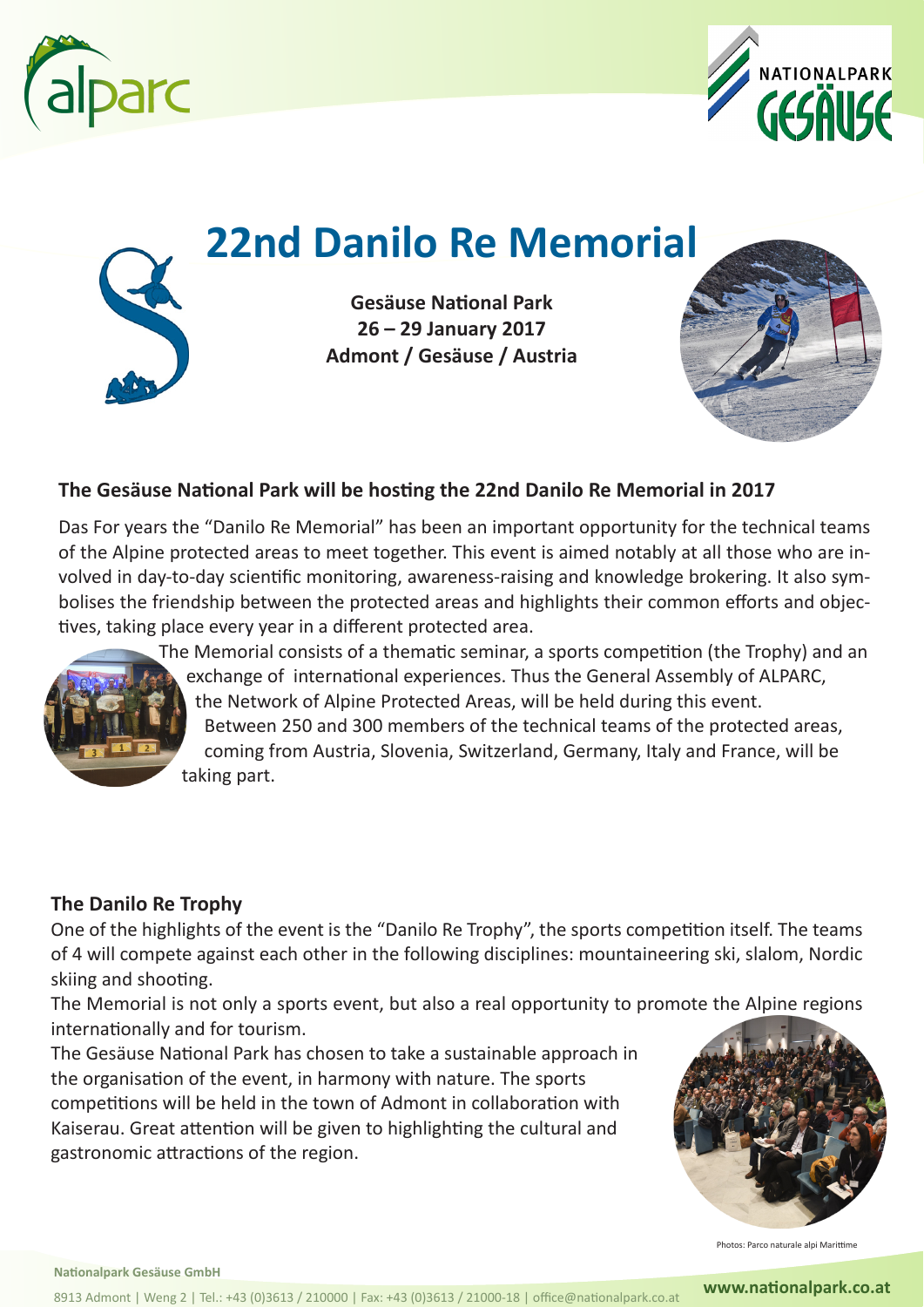



#### **In 2017 Austria takes on the Presidency of the Alpine Convention**

Austria will take on the presidency of the Alpine Convention for 2017-2018. In this context, Andrä Rupprechter, the Austrian Federal Minister for Agriculture and Forestry, will be present at the opening ceremony of the Danilo Re Memorial to welcome the participants.

The Austrian Presidency could not have hoped for a better start: that of being a transmitter in the collective consciousness of the link which exists between the Alpine States and the validation of the action carried out jointly by the protected areas for the conservation of the natural and cultural heritage of the Alps.

The entire event is organised in an ecological and sustainable way. Thus the event as a whole (the sports competition, the seminar and the meeting between the members of the protected areas) is consistent with the objectives of the Alpine Convention.

#### **The thematic seminar will focus on:**

INTERPRETING THE ALPS – "How do I Connect Heart and Mind with the Alpine Landscape?"

In 2016, when he received the Danilo Re flag, Herbert Wölger, Director of the Gesäuse National Park, enthusiastically declared: "Welcome to the Gesäuse National Park in 2017! Herzlich Willkommen! Bienvenue! Dobrodošli!".

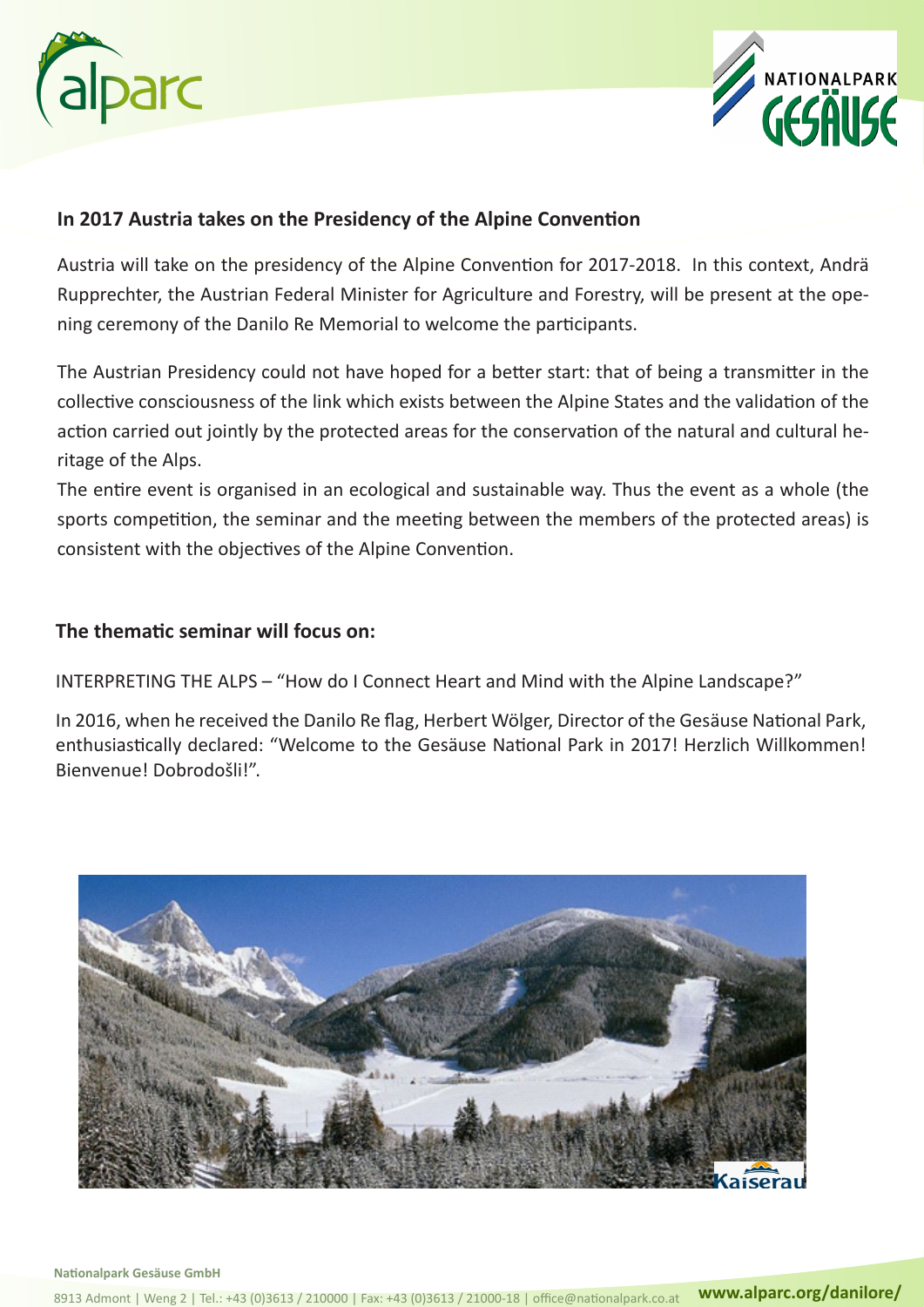



### **22nd Danilo Re Memorial & General Assembly ALPARC**

January 26 – 29th, 2017 Gesäuse National park - Austria

### **Programme and Organisation**

|                             | Thursday, January 26th, 2017: Arrival of participants, registration, Alpine buffet                 |
|-----------------------------|----------------------------------------------------------------------------------------------------|
| Friday, January 27th, 2017: | ALPARC General Assembly, rangers' conference, Alpine<br>buffet 2                                   |
|                             | Saturday, January 28th, 2017: Sport competitions, closing and award ceremonies, clo-<br>sing party |
| Sunday, January 29th, 2017: | <b>Optional excursions</b>                                                                         |

### Thursday, January 26th, 2017

| 15:00 | Arrival of participants and registration                   |
|-------|------------------------------------------------------------|
| 17:30 | Meeting of team leaders and press conference (ALPARC)      |
| 19:00 | Participants parade along Admont's streets toward Volkhaus |
| 19:30 | Official opening                                           |
| 20:00 | Alpine buffet                                              |

| Friday, January 27th, 2017 |                                                                                               |  |
|----------------------------|-----------------------------------------------------------------------------------------------|--|
| $8:30 - 13:15$             | <b>ALPARC General Assembly</b>                                                                |  |
| $9:00 - 12:30$             | Individual training (for any sport and first shooting training session)                       |  |
| $12:30 - 13:30$            | Lunch                                                                                         |  |
| 14:00                      | Seminar INTERPRETING THE ALPS - How do I connect heart and<br>mind with the alpine landscape? |  |
| 18:00                      | End of the conference                                                                         |  |
| 18:30                      | Panel of judges of Danilo Re's trophy - working meeting                                       |  |
| 19:30                      | Alpine buffet 2                                                                               |  |

**Nationalpark Gesäuse GmbH**

**www.alparc.org/danilore/** 8913 Admont | Weng 2 | Tel.: +43 (0)3613 / 21000-18 / 21000-18 | office@nationalpark.co.at **www.alparc.org/danilore/**